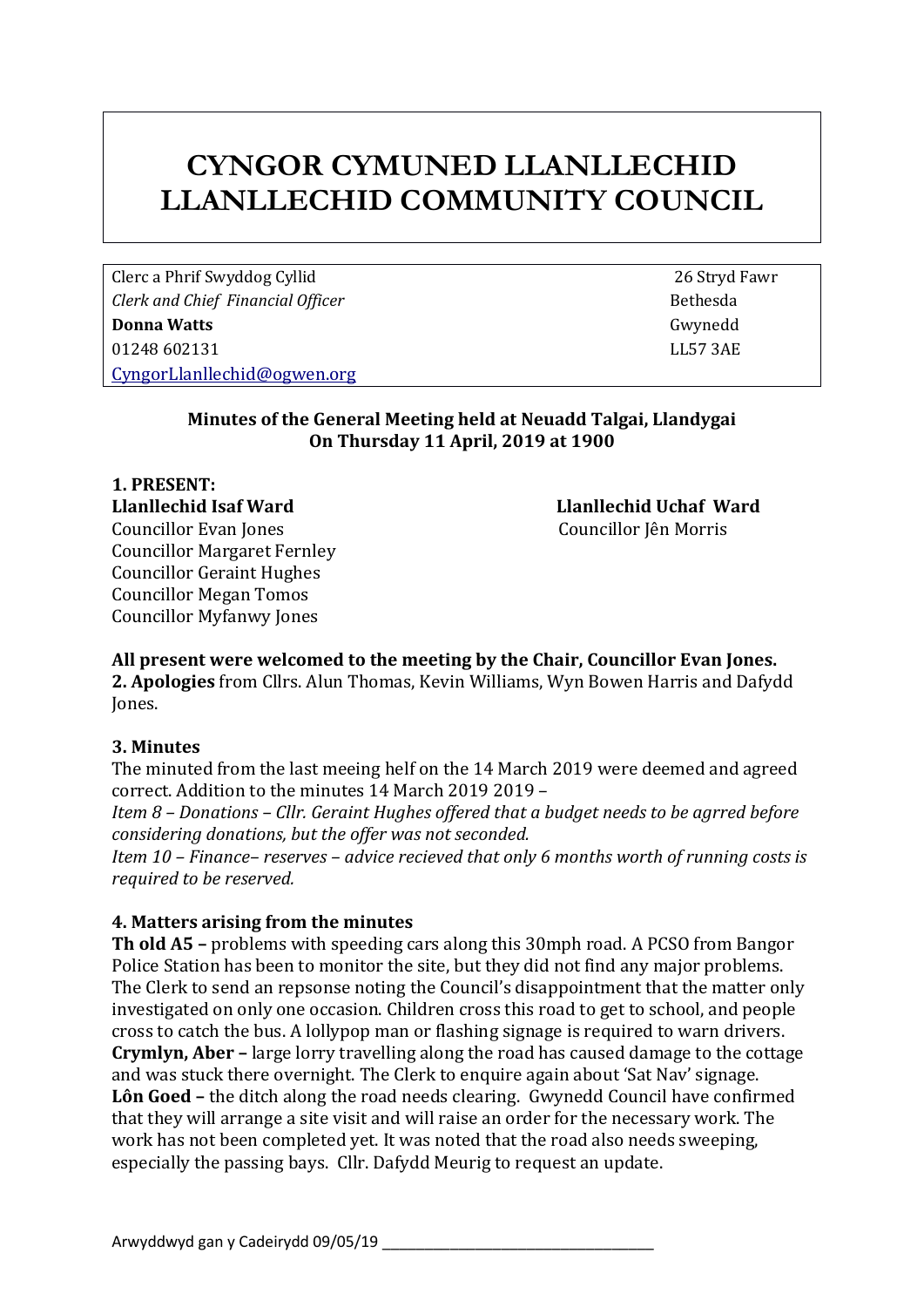**Airfields of Britain ConservationTrust** - the rememberance plaque has been installed. An event with the local schools to celebrate the plaque will be arranged in the Spring. Cllr. Megan Tomos has agreed to contact Ysgol Llanllechid, to give the pupils some time to do some research before the site visit.

**Allt Ty'n Hendre –** hole in the wall, on the right hand side on the way down. The clerk to notify Penrhyn Estate again.

**Road near Wern Bach** – a pothole has appeared along this road once again. The Clerk to notify Cyngor Gwynedd. Cllr. Dafydd Meurig to enquire too.

**Defibrillator** – it was decided that the Community Council will consult with the community whether they have any ideas of any suitable locations. The Clerk to post on Partneriaeth Ogwen's facebook page. Enquire with the Chapel committee again, and look in to solar powered defibs.

**Kissing gates –** was reported that two new gates are required on footpaths in Llan. The Clerk to ask Gwynedd Council for new ones. No response received yet.

**Parc Main** – footpath from Llwyn Penddu to Bryn Eithin – the wooden bridge has collapsed, therefore the footpath can't be used. No response received from Gwynedd Council.

**Public Footpath at Tan y Garth** – underground drain has collapsed in one of the fileds, which onstructs the public footpath. No response received from Cyngor Gwynedd. **Lon Ddŵr** – large potholes on the road leading up to The Slate. The Clerk has notified Gwynedd Council. Cllr. Dafydd Meurig to make enquiries.

**Finance** – it was agreed that a Finance sub-committee will be appointed in the annual meeting, since that there is only a Paths and Finance sub-committee at the moment.

**Ogwen Bank caravan park –** numerous trees that can be seen from the main road have been cut down. A response was recived from Gwynedd Council stating that this work was compulsary following storm Emma.

**The Mountain** – update received from the National Trust.

**Talybont Playing/Football field** – Gwynedd Council has offered a 'Tenancy at Will' until the 31 March 2020, following the end of the current lease expiring August 2019. The Council is satisfied with this.

# **5. Finance Report**

The members have received the financial report for the finanical year 2018-19. The report was accepted.

# **6. Payments**

| The following payments were authorised:                         |          |
|-----------------------------------------------------------------|----------|
| Neuadd Talgai                                                   | £25.00   |
| J Johnson-grass cutting                                         | £100.00  |
| Partneriaeth Ogwen – Clerking service and community development | £2317.45 |

# **7. Correspondence**

**Submitted** – email from Steve Elms, enquiring regarding the history of an old Crosville bus depot in Llanllechid. It was agreed that we would send Elwyn Hughes' contact details.

**Submitted –** email from Dafydd Meurig**/**Cartrefi Cymunedol Gwynedd regarding the demolition of garages near Llan playing field. Cllr. Dafydd Meurig to respond. **Submitted** – email from Traffic Wales – A55 Junction 11 Llys y Gwynt Annual Maintenance program to Junction 36a Broughton between 23 April and 17 July 2019. The correspondence was noted.